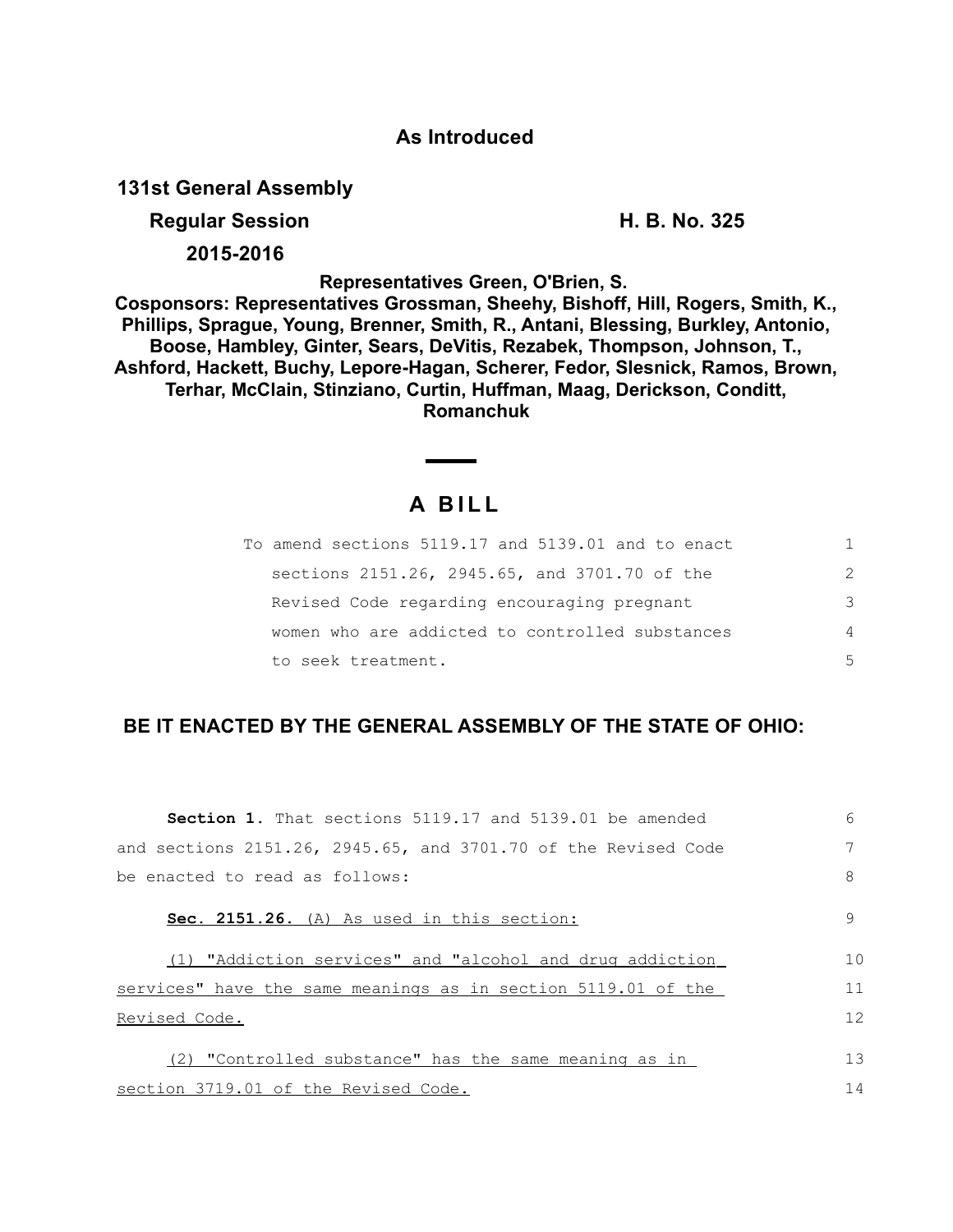(3) "Newborn" means a child who is less than thirty days old. (B) A public children services agency shall not file a complaint pursuant to section 2151.27 of the Revised Code regarding a newborn solely because the newborn's mother used a controlled substance while pregnant if the mother did all of the following: (1) Before the end of the twentieth week of pregnancy, enrolled in a drug treatment program provided by a provider of addiction services or alcohol and drug addiction services; (2) Successfully completed the program or is in the process of completing the program and is in compliance with the program's terms and conditions as determined by the program; (3) Maintained her regularly scheduled appointments and prenatal care recommended by her health care provider for the remaining duration of her pregnancy. (C) If a pregnant woman enrolled in a drug treatment program after the end of the twentieth week of pregnancy, the court, in its discretion, may do either of the following in lieu of considering a complaint filed pursuant to section 2151.27 of the Revised Code based solely on the newborn's mother's use of a controlled substance while pregnant: (1) Hold the complaint in abeyance if the court finds that the woman is in the process of completing the program and maintained her regularly scheduled appointments and prenatal care recommended by her health care provider for the remaining duration of her pregnancy; (2) Dismiss the complaint if the court finds that the woman successfully completed the program and maintained her 15 16 17 18 19 20 21 22 23 24 25 26 27 28 29 30 31 32 33 34 35 36 37 38 39 40 41 42 43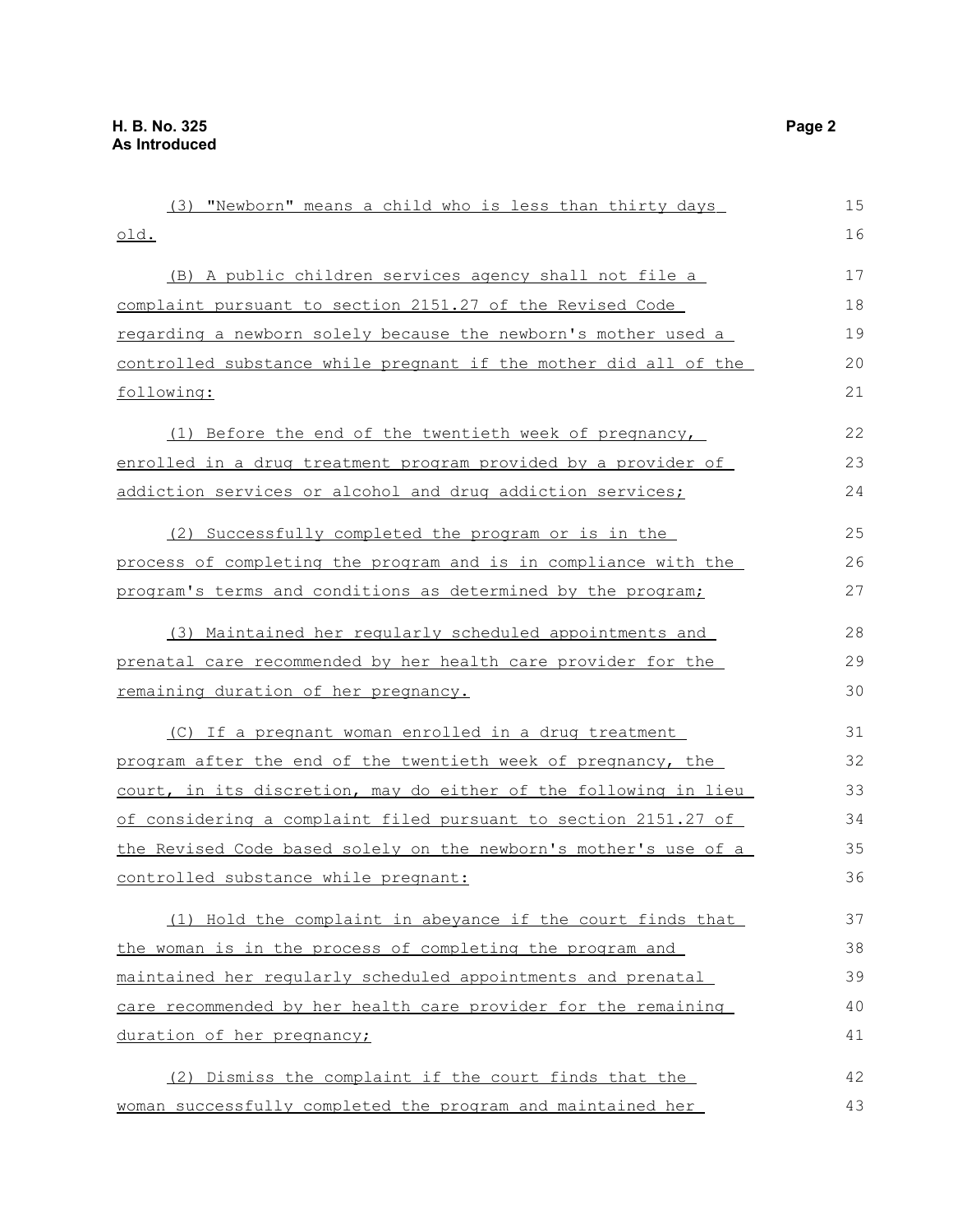regularly scheduled appointments and prenatal care recommended by her health care provider for the remaining duration of her pregnancy. (D) This section does not prevent a public children services agency from filing a complaint pursuant to section 2151.27 of the Revised Code if the public children services agency determines that the newborn's mother, or any other adult caring for the newborn, is unable to provide adequate parental care. **Sec. 2945.65.** Evidence of the use of a controlled substance obtained as part of a screening or test performed to determine pregnancy or provide prenatal care is not admissible in a criminal proceeding against the woman who was screened or tested. This section does not prohibit criminal prosecution based on evidence obtained through methods other than the screening or testing described in this section. **Sec. 3701.70.** (A) As used in this section: (1) " Addiction services" and "alcohol and drug addiction services" have the same meanings as in section 5119.01 of the Revised Code. (2) "Controlled substance" has the same meaning as in section 3719.01 of the Revised Code. (B) Any of the following health care professionals who attends a pregnant woman for conditions relating to pregnancy before the end of the twentieth week of pregnancy and who has reason to believe that the woman is using or has used a controlled substance in a manner that may place the woman's fetus in jeopardy shall encourage the woman to enroll in a drug treatment program offered by a provider of addiction services or 44 45 46 47 48 49 50 51 52 53 54 55 56 57 58 59 60 61 62 63 64 65 66 67 68 69 70 71 72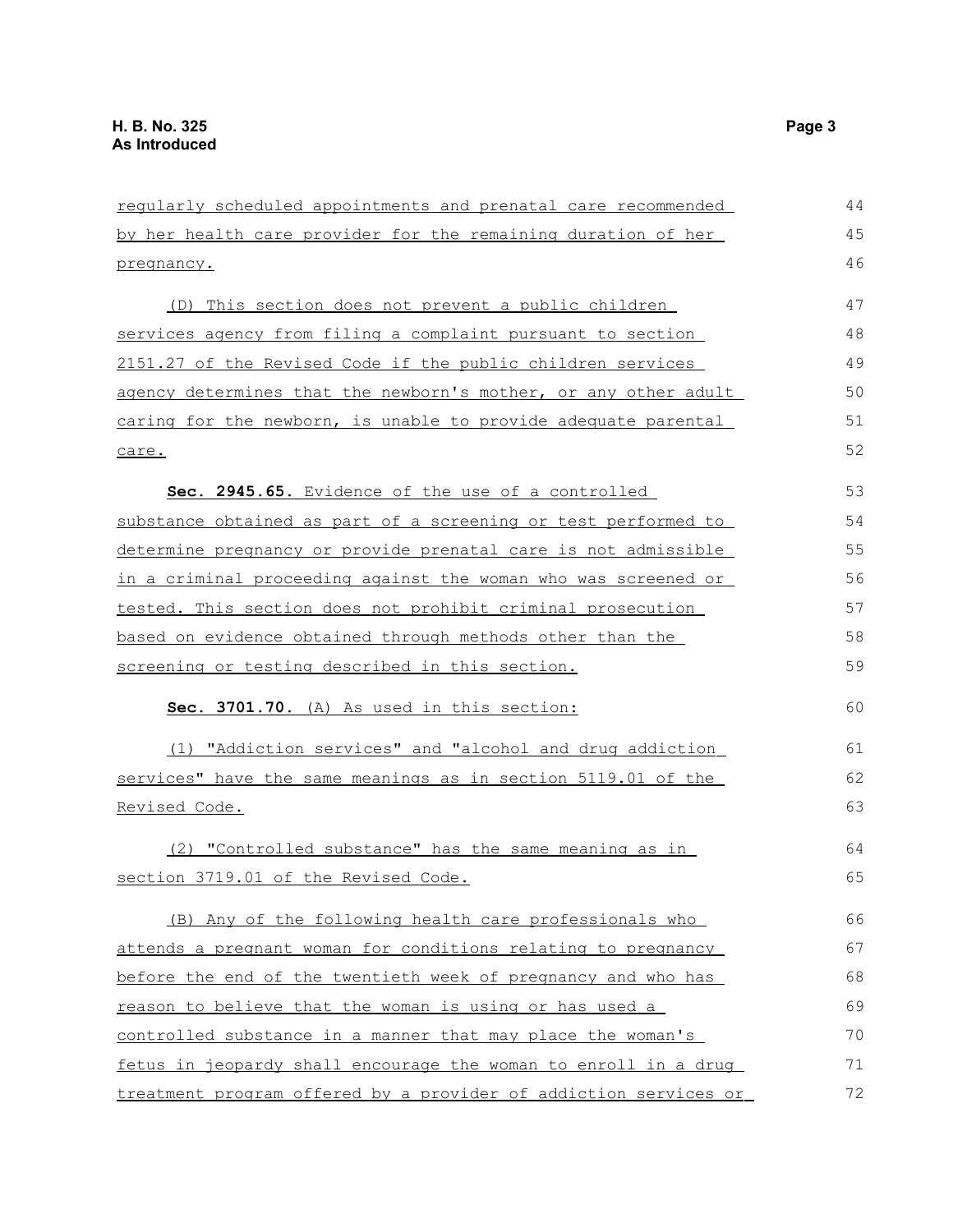| alcohol and drug addiction services:                             | 73 |
|------------------------------------------------------------------|----|
| (1) Physicians authorized under Chapter 4731. of the             | 74 |
| Revised Code to practice medicine and surgery or osteopathic     | 75 |
| medicine and surgery;                                            |    |
| (2) Registered nurses and licensed practical nurses              | 77 |
| licensed under Chapter 4723. of the Revised Code;                | 78 |
| (3) Physician assistants licensed under Chapter 4730. of         | 79 |
| the Revised Code.                                                | 80 |
| (C) A health care professional is immune from civil              | 81 |
| liability and is not subject to criminal prosecution with regard | 82 |
| to both of the following:                                        | 83 |
| (1) Failure to recognize that a pregnant woman has used or       | 84 |
| is using a controlled substance in a manner that may place the   | 85 |
| woman's fetus in jeopardy;                                       | 86 |
| (2) Any action taken in good faith compliance with this          | 87 |
| section.                                                         | 88 |
| Sec. 5119.17. (A) The department of mental health and            | 89 |
| addiction services, in accordance with division (B) of this      | 90 |
| section, shall give priority to developing, and promptly shall   | 91 |
| develop, with available public and private resources a program   | 92 |
| that does all of the following:                                  | 93 |
| (1) Provides a manner of identifying the aggregate number        | 94 |
| of pregnant women in this state who are addicted to a drug of    | 95 |
| abuse;                                                           | 96 |
| (2) Provides for an effective means of intervention to           | 97 |
| eliminate the addiction of pregnant women to drugs of abuse      | 98 |
| prior to the birth of their children <sub>i</sub>                | 99 |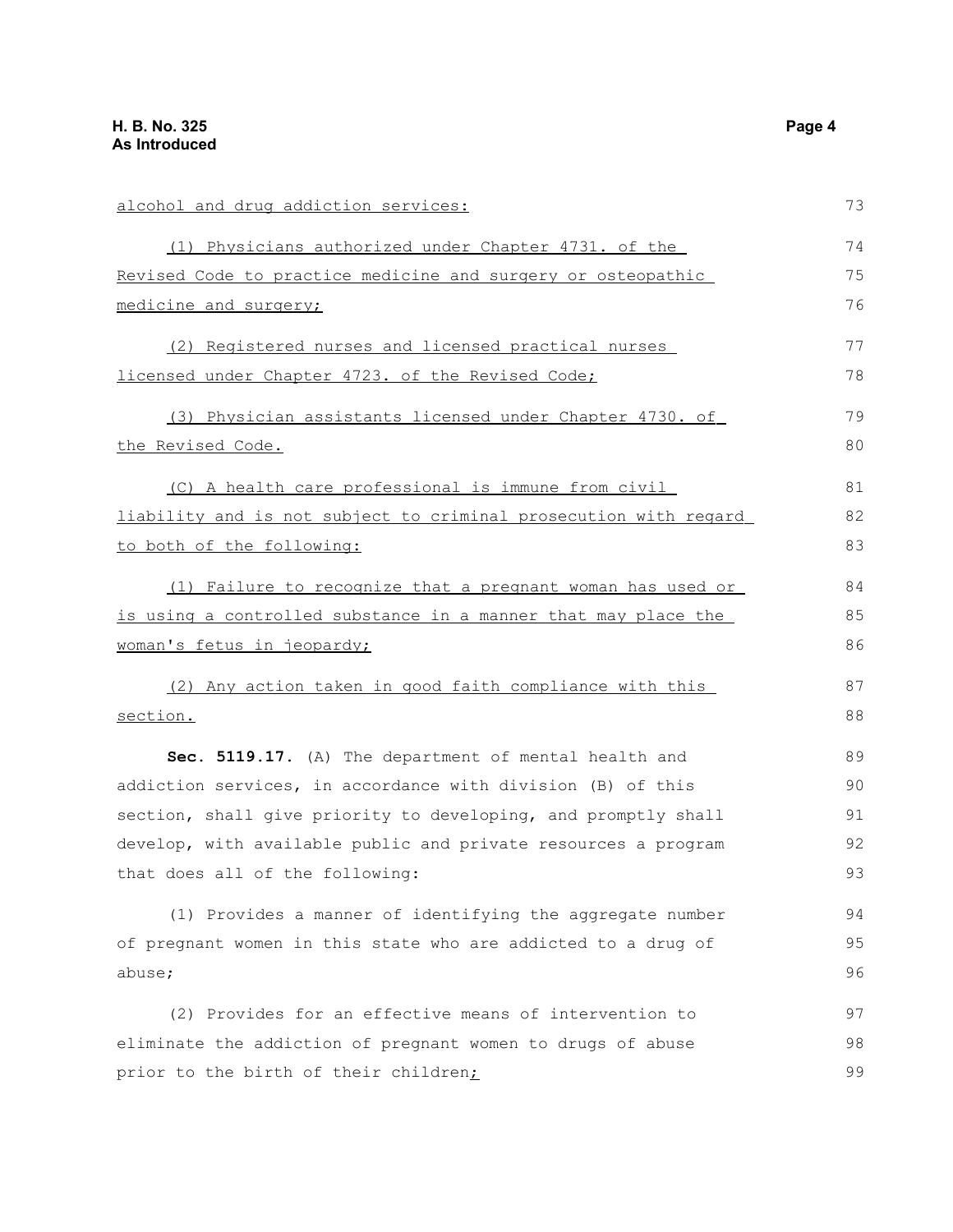### **H. B. No. 325 Page 5 As Introduced**

| (3) Gives priority to the treatment of pregnant women                | 100 |
|----------------------------------------------------------------------|-----|
| addicted to drugs of abuse, including by requiring community         | 101 |
| addiction services providers that receive public funds to give       | 102 |
| priority to pregnant women referred for treatment;                   | 103 |
| $\frac{1}{2}$ (4) Provides for the continued monitoring of women who | 104 |
| were addicted to a drug of abuse during their pregnancies, after     | 105 |
| the birth of their children, and for the availability of             | 106 |
| treatment and rehabilitation for those women;                        | 107 |
| $(4)$ (5) Provides a manner of determining the aggregate             | 108 |
| number of children who are born in this state to women who are       | 109 |
| addicted, at the time of birth, to a drug of abuse, and of           | 110 |
| children who are born in this state with an addiction to or a        | 111 |
| dependency on a drug of abuse;                                       | 112 |
| $(5)$ (6) Provides for the continued monitoring of children          | 113 |
| who are born in this state to women who are addicted, at the         | 114 |
| time of birth, to a drug of abuse, or who are born in this state     | 115 |
| with an addiction to or dependency on a drug of abuse, after         | 116 |
| their birth;                                                         | 117 |
| $(6)$ (7) Provides for the treatment and rehabilitation of           | 118 |
| any child who is born to a woman who is addicted, at the time of     | 119 |
| birth, to a drug of abuse, and of any child who is born with an      | 120 |
| addiction to or dependency on a drug of abuse.                       | 121 |
| (B) In developing the program described in division (A) of           | 122 |
| this section, the department may obtain information from the         | 123 |
| department of health and the department of job and family            | 124 |
| services, and those departments shall cooperate with the             | 125 |
| department of mental health and addiction services in its            | 126 |
| development and implementation of the program.                       | 127 |

(C) Immediately upon its development of the program 128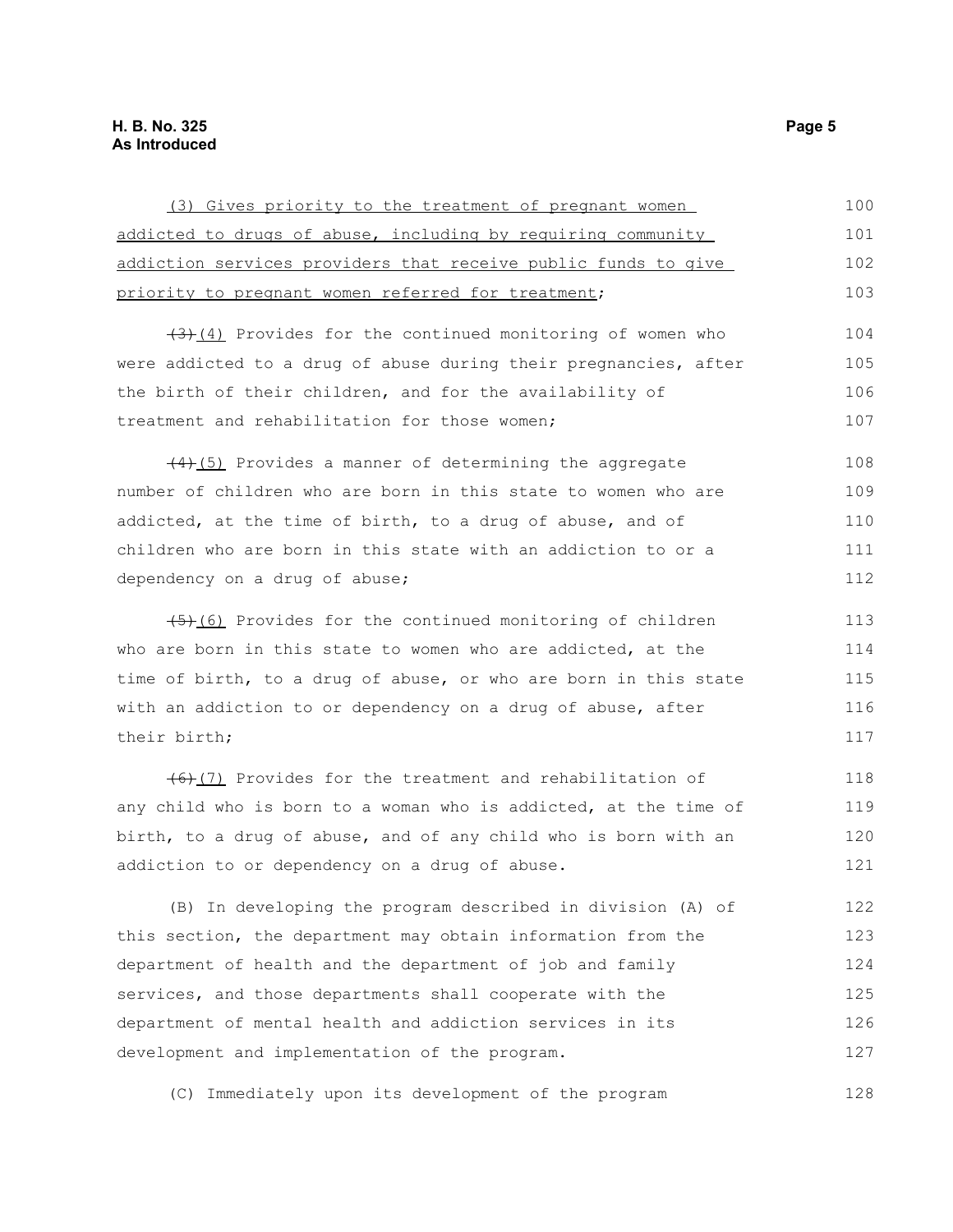implement the program. (D) Any record or information that is obtained or maintained by the department in connection with the program described in division (A) of this section and could enable the identification of any woman or child described in division (A) (1) or (4) of this section is not a public record subject to inspection or copying under section 149.43 of the Revised Code. (E) A community addiction services provider that receives public funds shall not refuse to treat a person solely because the person is pregnant if appropriate treatment is offered by the provider. **Sec. 5139.01.** (A) As used in this chapter: (1) "Commitment" means the transfer of the physical custody of a child or youth from the court to the department of youth services. (2) "Permanent commitment" means a commitment that vests legal custody of a child in the department of youth services. (3) "Legal custody," insofar as it pertains to the status that is created when a child is permanently committed to the department of youth services, means a legal status in which the department has the following rights and responsibilities: the right to have physical possession of the child; the right and duty to train, protect, and control the child; the responsibility to provide the child with food, clothing, shelter, education, and medical care; and the right to determine where and with whom the child shall live, subject to the minimum periods of, or periods of, institutional care prescribed in sections 2152.13 to 2152.18 of the Revised Code; provided, that 130 131 132 133 134 135 136 137 138 139 140 141 142 143 144 145 146 147 148 149 150 151 152 153 154 155 156 157

described in division (A) of this section, the department shall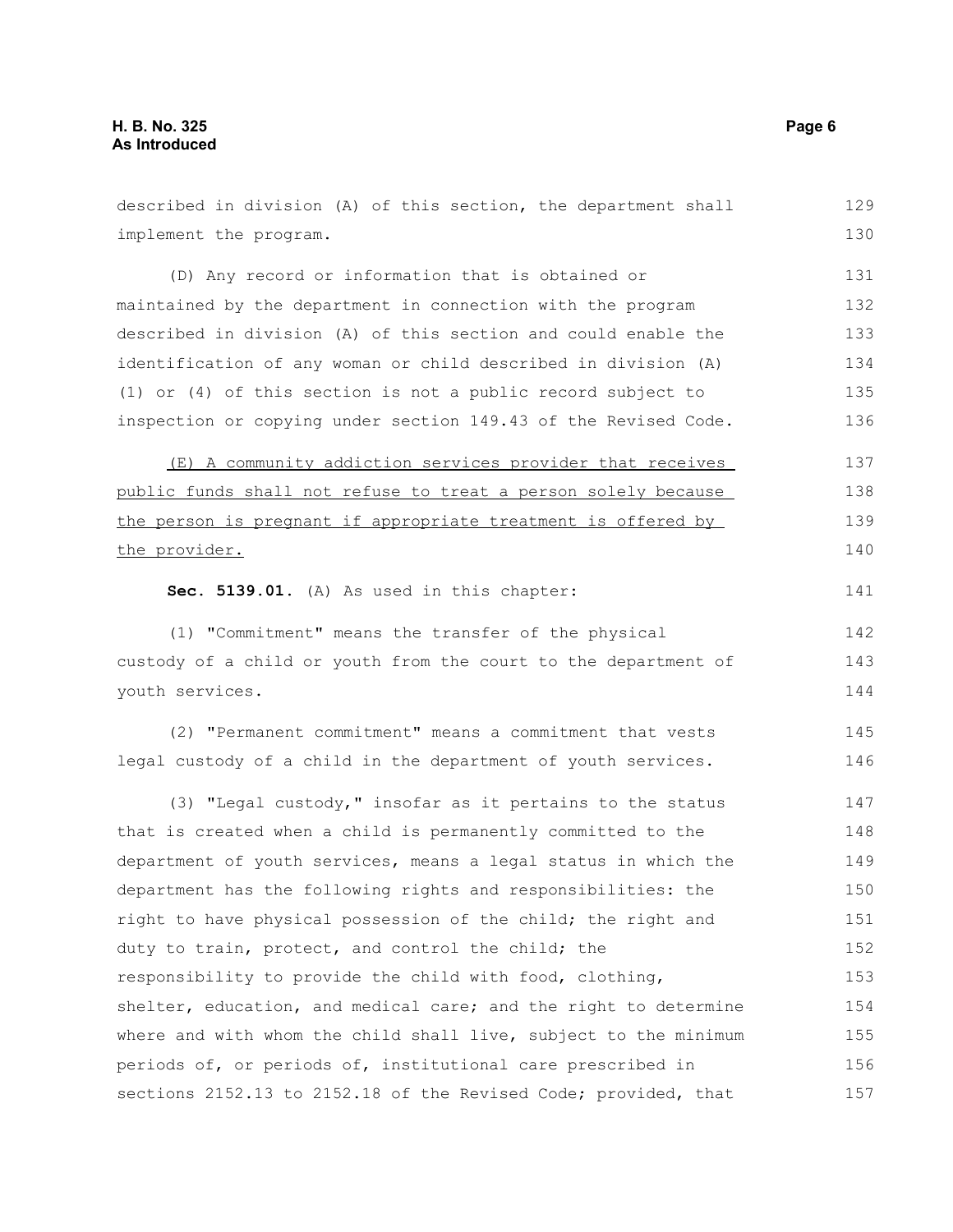these rights and responsibilities are exercised subject to the powers, rights, duties, and responsibilities of the guardian of the person of the child, and subject to any residual parental rights and responsibilities. 158 159 160 161

(4) Unless the context requires a different meaning, "institution" means a state facility that is created by the general assembly and that is under the management and control of the department of youth services or a private entity with which the department has contracted for the institutional care and custody of felony delinquents. 162 163 164 165 166 167

(5) "Full-time care" means care for twenty-four hours a day for over a period of at least two consecutive weeks. 168 169

(6) "Placement" means the conditional release of a child under the terms and conditions that are specified by the department of youth services. The department shall retain legal custody of a child released pursuant to division (C) of section 2152.22 of the Revised Code or division (C) of section 5139.06 of the Revised Code until the time that it discharges the child or until the legal custody is terminated as otherwise provided by law. 170 171 172 173 174 175 176 177

(7) "Home placement" means the placement of a child in the home of the child's parent or parents or in the home of the guardian of the child's person. 178 179 180

```
(8) "Discharge" means that the department of youth
services' legal custody of a child is terminated.
                                                                           181
                                                                           182
```
(9) "Release" means the termination of a child's stay in an institution and the subsequent period during which the child returns to the community under the terms and conditions of supervised release. 183 184 185 186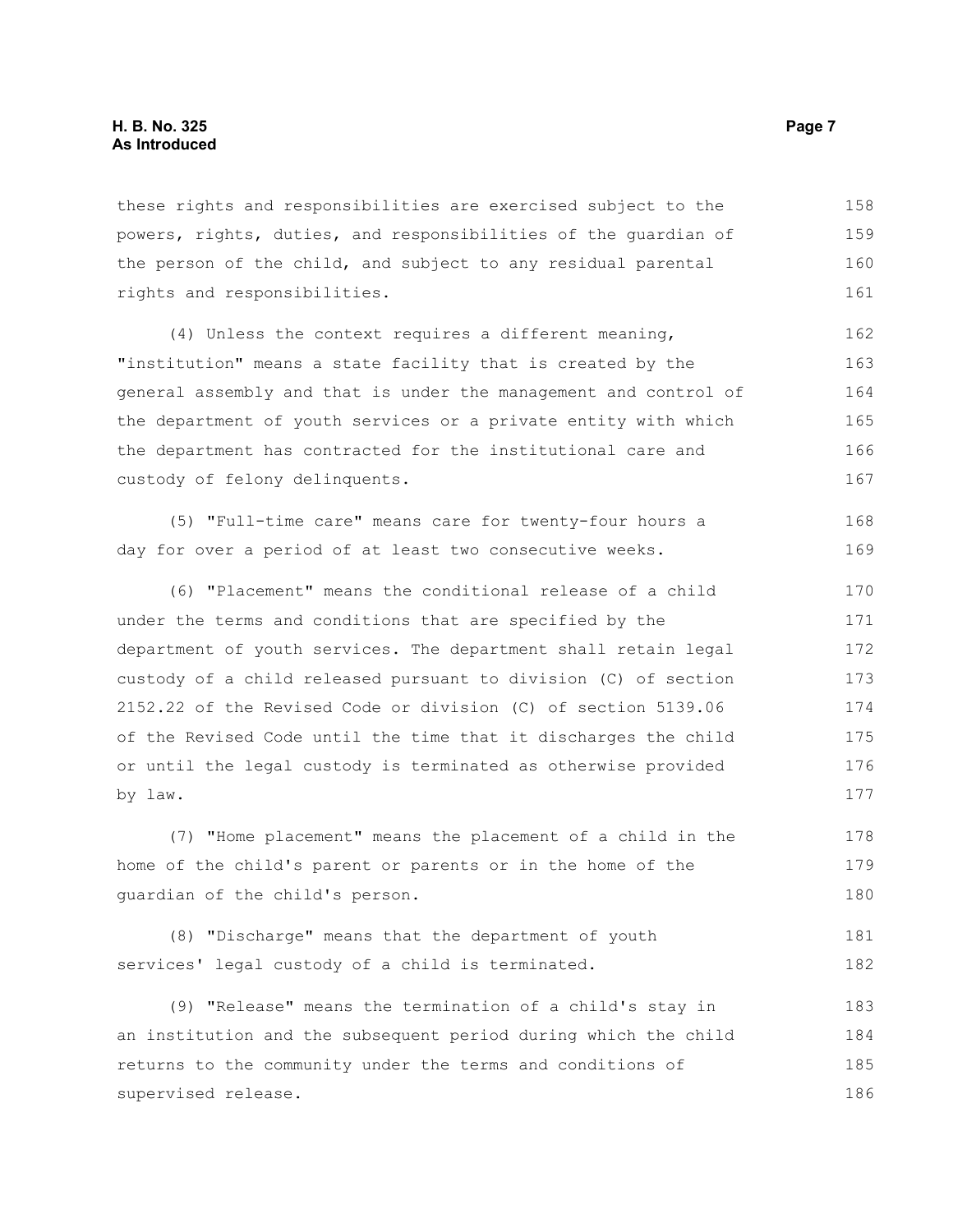(10) "Delinquent child" has the same meaning as in section 2152.02 of the Revised Code. (11) "Felony delinquent" means any child who is at least ten years of age but less than eighteen years of age and who is adjudicated a delinquent child for having committed an act that if committed by an adult would be a felony. "Felony delinquent" includes any adult who is between the ages of eighteen and twenty-one and who is in the legal custody of the department of youth services for having committed an act that if committed by an adult would be a felony. (12) "Juvenile traffic offender" has the same meaning as in section 2152.02 of the Revised Code. (13) "Public safety beds" means all of the following: (a) Felony delinquents who have been committed to the department of youth services for the commission of an act, other than a violation of section 2911.01 or 2911.11 of the Revised Code, that is a category one offense or a category two offense and who are in the care and custody of an institution or have been diverted from care and custody in an institution and placed in a community corrections facility; (b) Felony delinquents who, while committed to the department of youth services and in the care and custody of an institution or a community corrections facility, are adjudicated delinquent children for having committed in that institution or community corrections facility an act that if committed by an adult would be a misdemeanor or a felony; 187 188 189 190 191 192 193 194 195 196 197 198 199 200 201 202 203 204 205 206 207 208 209 210 211 212

(c) Children who satisfy all of the following: 213

(i) They are at least ten years of age but less than eighteen years of age. 214 215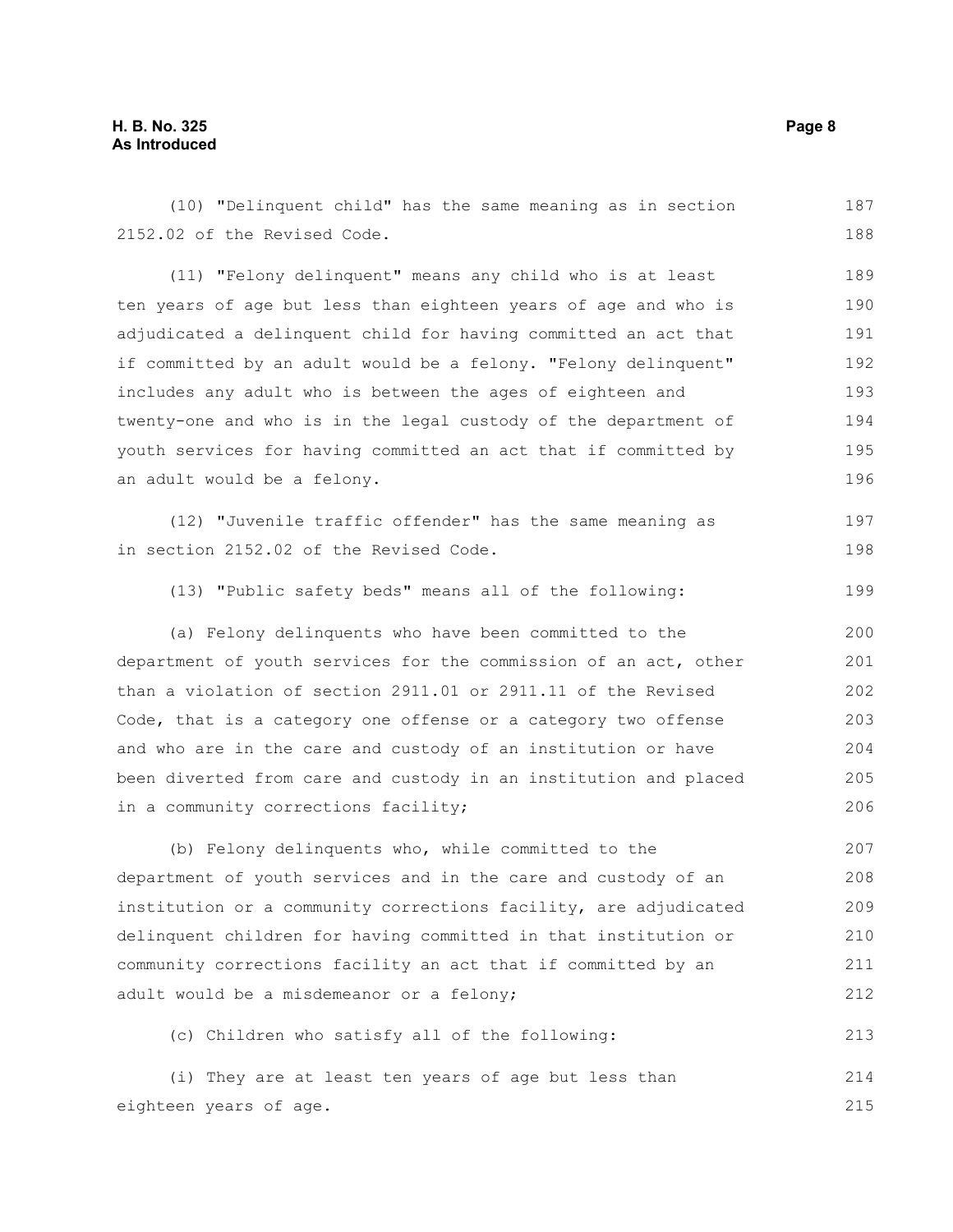### **H. B. No. 325 Page 9 As Introduced**

(ii) They are adjudicated delinquent children for having committed acts that if committed by an adult would be a felony. (iii) They are committed to the department of youth services by the juvenile court of a county that has had onetenth of one per cent or less of the statewide adjudications for felony delinquents as averaged for the past four fiscal years. (iv) They are in the care and custody of an institution or a community corrections facility. (d) Felony delinquents who, while committed to the department of youth services and in the care and custody of an institution are serving disciplinary time for having committed an act described in division  $(A)$   $(18)$   $(a)$ ,  $(b)$ , or  $(c)$  of this section, and who have been institutionalized or institutionalized in a secure facility for the minimum period of time specified in divisions (A)(1)(b) to (e) of section 2152.16 of the Revised Code. (e) Felony delinquents who are subject to and serving a three-year period of commitment order imposed by a juvenile court pursuant to divisions (A) and (B) of section 2152.17 of the Revised Code for an act, other than a violation of section 2911.11 of the Revised Code, that would be a category one offense or category two offense if committed by an adult. (f) Felony delinquents who are described in divisions (A) 216 217 218 219 220 221 222 223 224 225 226 227 228 229 230 231 232 233 234 235 236 237 238

(13)(a) to (e) of this section, who have been granted a judicial release to court supervision under division (B) or (D) of section 2152.22 of the Revised Code or a judicial release to the department of youth services supervision under division (C) or (D) of that section from the commitment to the department of youth services for the act described in divisions (A)(13)(a) to 239 240 241 242 243 244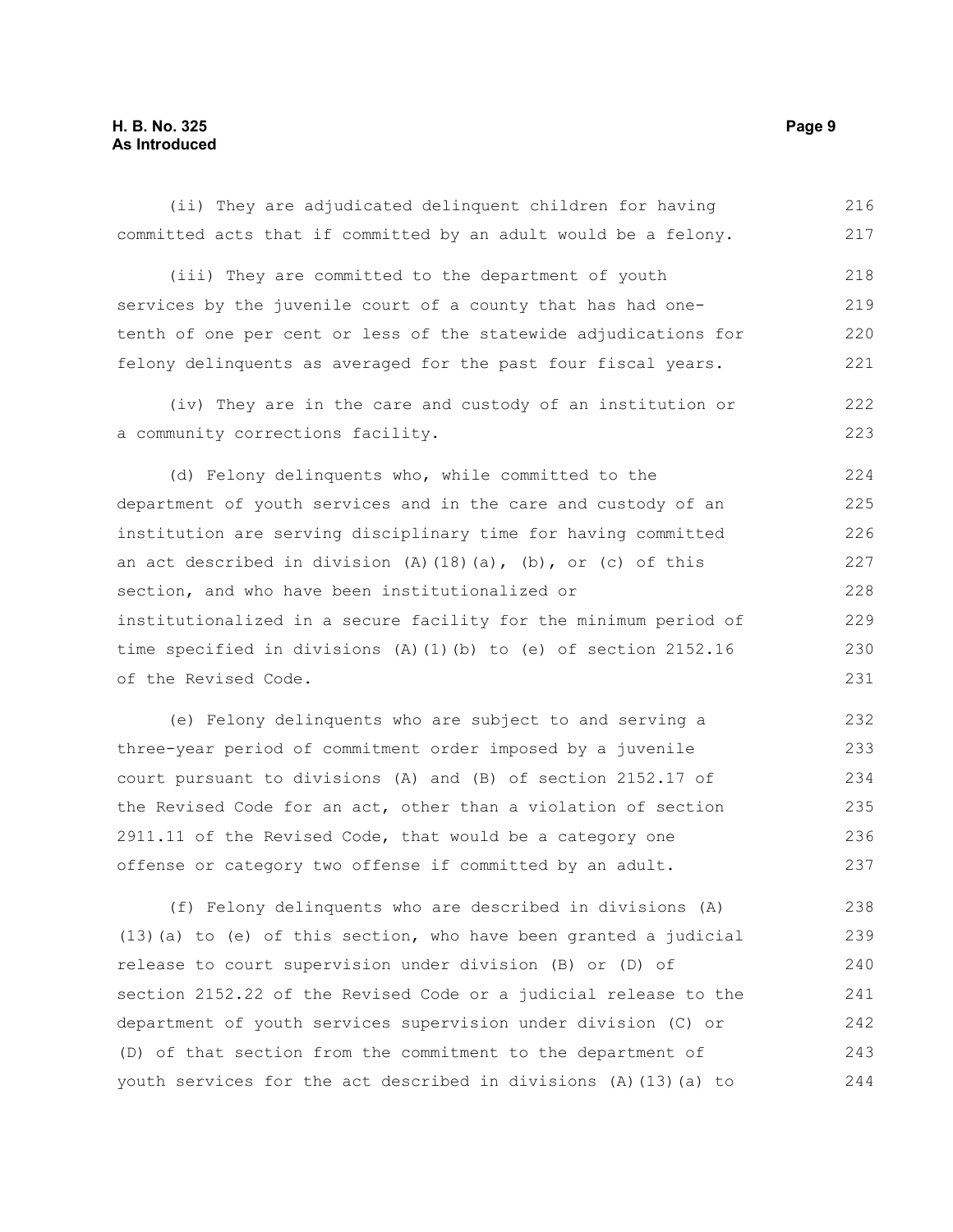#### **H. B. No. 325 Page 10 As Introduced**

(e) of this section, who have violated the terms and conditions of that release, and who, pursuant to an order of the court of the county in which the particular felony delinquent was placed on release that is issued pursuant to division (E) of section 2152.22 of the Revised Code, have been returned to the department for institutionalization or institutionalization in a secure facility. 245 246 247 248 249 250 251

(g) Felony delinquents who have been committed to the custody of the department of youth services, who have been granted supervised release from the commitment pursuant to section 5139.51 of the Revised Code, who have violated the terms and conditions of that supervised release, and who, pursuant to an order of the court of the county in which the particular child was placed on supervised release issued pursuant to division (F) of section 5139.52 of the Revised Code, have had the supervised release revoked and have been returned to the department for institutionalization. A felony delinquent described in this division shall be a public safety bed only for the time during which the felony delinquent is institutionalized as a result of the revocation subsequent to the initial ninetyday period of institutionalization required by division (F) of section 5139.52 of the Revised Code. 252 253 254 255 256 257 258 259 260 261 262 263 264 265 266

(14) Unless the context requires a different meaning, "community corrections facility" means a county or multicounty rehabilitation center for felony delinquents who have been committed to the department of youth services and diverted from care and custody in an institution and placed in the rehabilitation center pursuant to division (E) of section 5139.36 of the Revised Code. 267 268 269 270 271 272 273

(15) "Secure facility" means any facility that is designed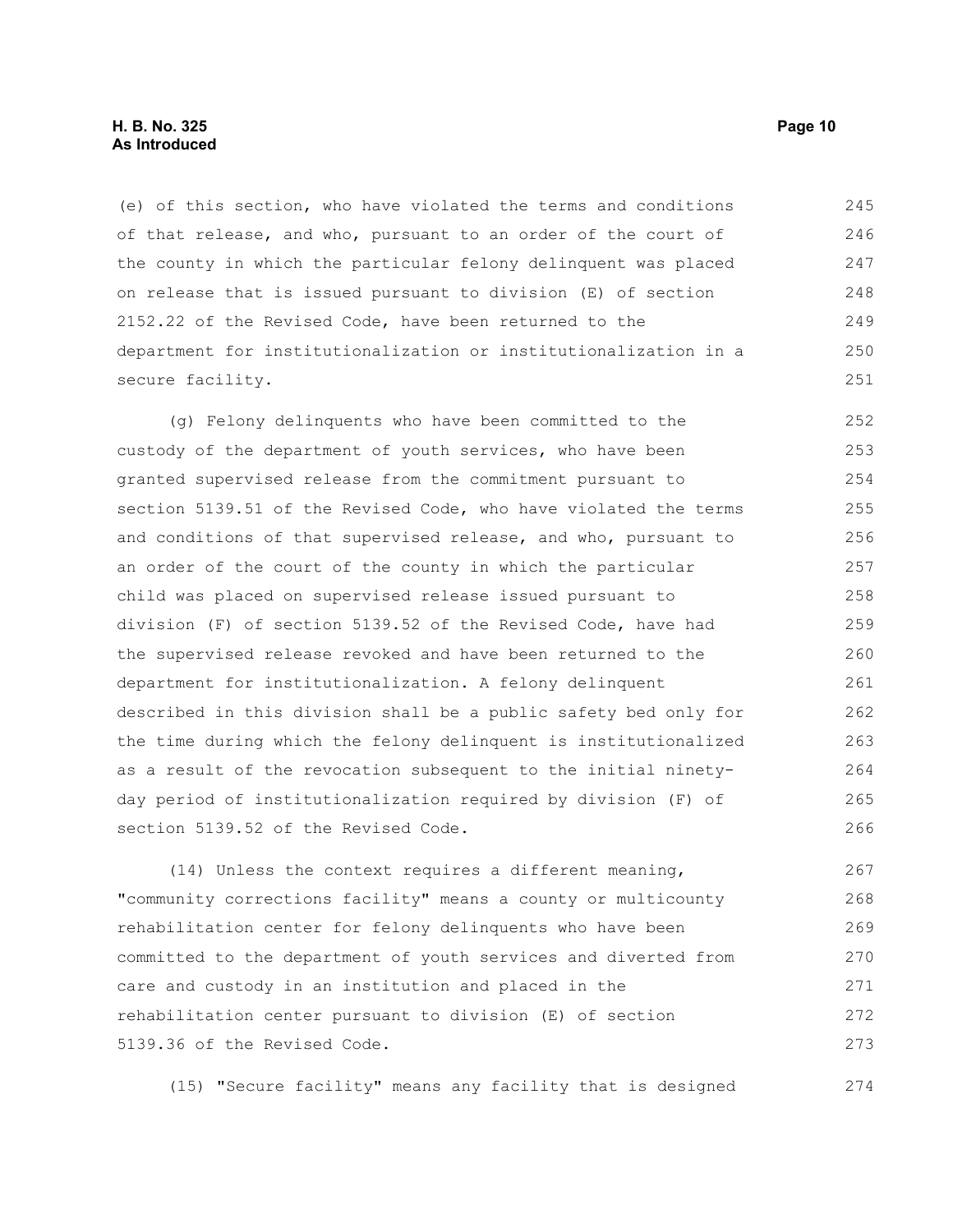and operated to ensure that all of its entrances and exits are under the exclusive control of its staff and to ensure that, because of that exclusive control, no child who has been institutionalized in the facility may leave the facility without permission or supervision. 275 276 277 278 279

(16) "Community residential program" means a program that satisfies both of the following:

(a) It is housed in a building or other structure that has no associated major restraining construction, including, but not limited to, a security fence. 282 283 284

(b) It provides twenty-four-hour care, supervision, and programs for felony delinquents who are in residence. 285 286

(17) "Category one offense" and "category two offense" have the same meanings as in section  $2151.26 - 2152.02$  of the Revised Code. 287 288 289

(18) "Disciplinary time" means additional time that the department of youth services requires a felony delinquent to serve in an institution, that delays the felony delinquent's planned release, and that the department imposes upon the felony delinquent following the conduct of an internal due process hearing for having committed any of the following acts while committed to the department and in the care and custody of an institution: 290 291 292 293 294 295 296 297

(a) An act that if committed by an adult would be a felony; 298 299

(b) An act that if committed by an adult would be a misdemeanor; 300 301

(c) An act that is not described in division (A)(18)(a) or 302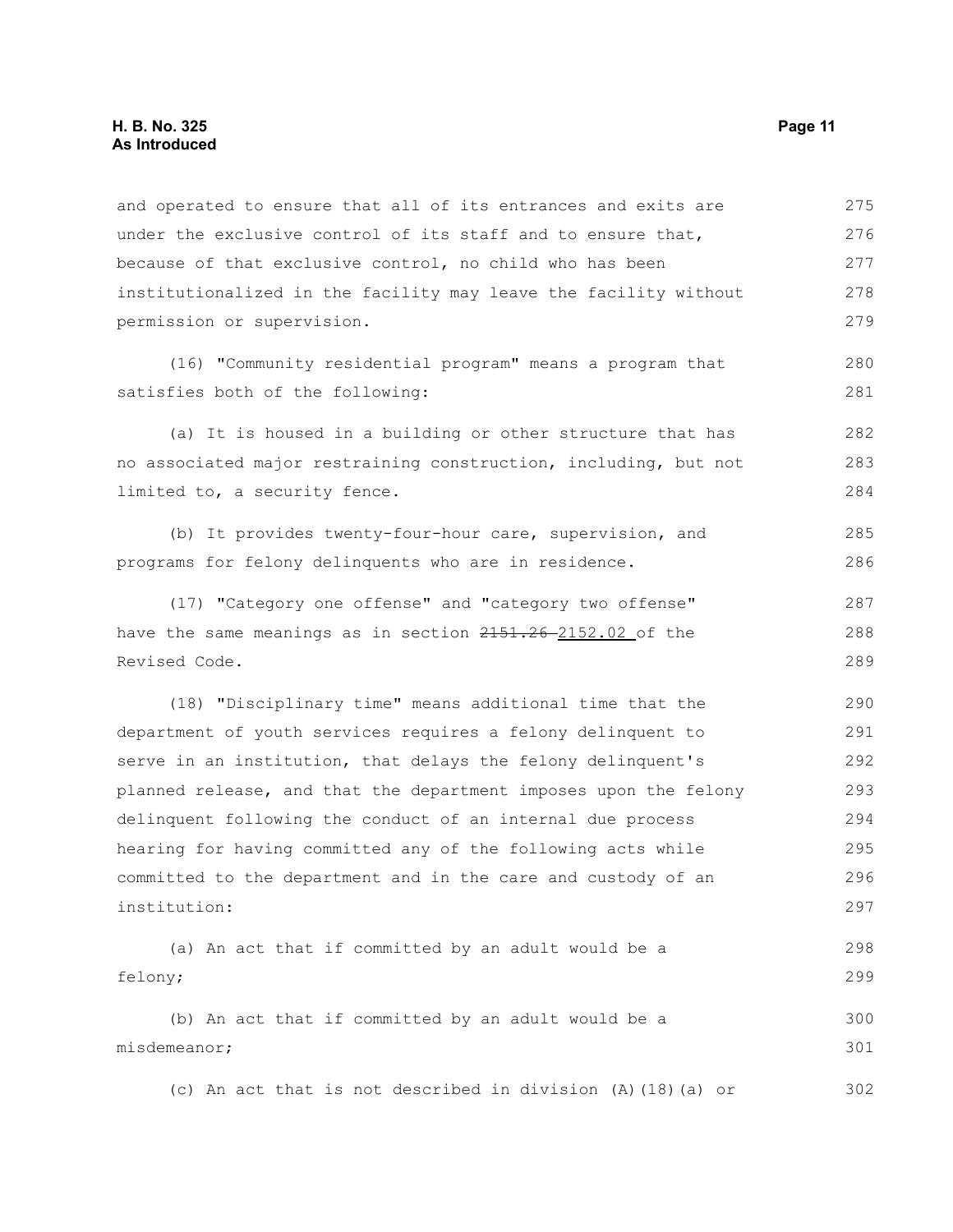conduct of the department.

the Revised Code.

(19) "Unruly child" has the same meaning as in section 2151.022 of the Revised Code. (20) "Revocation" means the act of revoking a child's supervised release for a violation of a term or condition of the child's supervised release in accordance with section 5139.52 of

(21) "Release authority" means the release authority of the department of youth services that is established by section 5139.50 of the Revised Code. 311 312 313

(b) of this section and that violates an institutional rule of

(22) "Supervised release" means the event of the release of a child under this chapter from an institution and the period after that release during which the child is supervised and assisted by an employee of the department of youth services under specific terms and conditions for reintegration of the child into the community. 314 315 316 317 318 319

(23) "Victim" means the person identified in a police report, complaint, or information as the victim of an act that would have been a criminal offense if committed by an adult and that provided the basis for adjudication proceedings resulting in a child's commitment to the legal custody of the department of youth services. 320 321 322 323 324 325

(24) "Victim's representative" means a member of the victim's family or another person whom the victim or another authorized person designates in writing, pursuant to section 5139.56 of the Revised Code, to represent the victim with respect to proceedings of the release authority of the department of youth services and with respect to other matters 326 327 328 329 330 331

303 304

305 306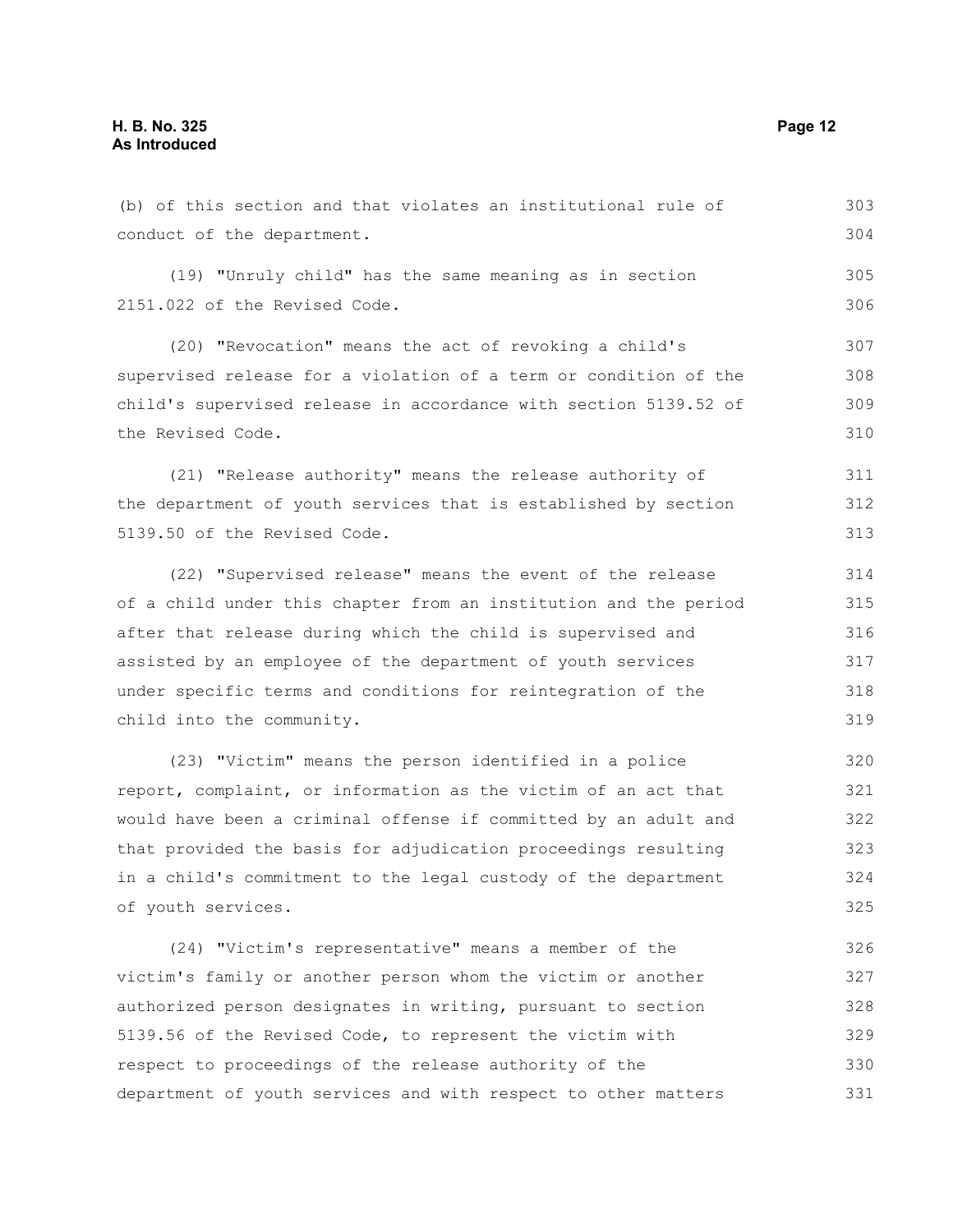specified in that section.

(25) "Member of the victim's family" means a spouse, child, stepchild, sibling, parent, stepparent, grandparent, other relative, or legal guardian of a child but does not include a person charged with, convicted of, or adjudicated a delinquent child for committing a criminal or delinquent act against the victim or another criminal or delinquent act arising out of the same conduct, criminal or delinquent episode, or plan as the criminal or delinquent act committed against the victim. 333 334 335 336 337 338 339 340

(26) "Judicial release to court supervision" means a release of a child from institutional care or institutional care in a secure facility that is granted by a court pursuant to division (B) of section 2152.22 of the Revised Code during the period specified in that division or that is granted by a court to court supervision pursuant to division (D) of that section during the period specified in that division. 341 342 343 344 345 346 347

(27) "Judicial release to department of youth services supervision" means a release of a child from institutional care or institutional care in a secure facility that is granted by a court pursuant to division (C) of section 2152.22 of the Revised Code during the period specified in that division or that is granted to department supervision by a court pursuant to division (D) of that section during the period specified in that division. 348 349 350 351 352 353 354 355

(28) "Juvenile justice system" includes all of the functions of the juvenile courts, the department of youth services, any public or private agency whose purposes include the prevention of delinquency or the diversion, adjudication, detention, or rehabilitation of delinquent children, and any of the functions of the criminal justice system that are applicable 356 357 358 359 360 361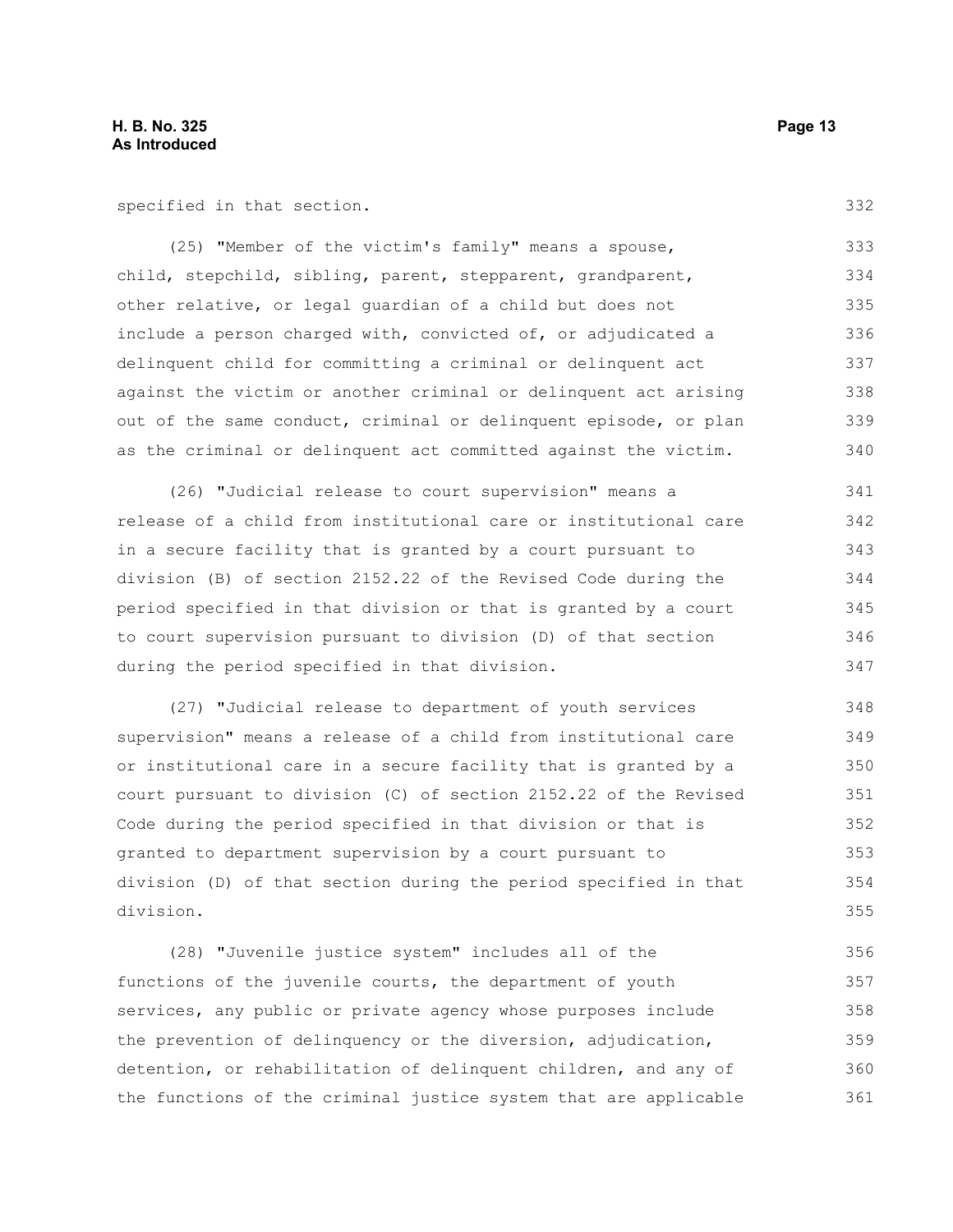to children. (29) "Metropolitan county criminal justice services agency" means an agency that is established pursuant to division (A) of section 5502.64 of the Revised Code. (30) "Administrative planning district" means a district that is established pursuant to division (A) or (B) of section 5502.66 of the Revised Code. (31) "Criminal justice coordinating council" means a criminal justice services agency that is established pursuant to division (D) of section 5502.66 of the Revised Code. (32) "Comprehensive plan" means a document that coordinates, evaluates, and otherwise assists, on an annual or multi-year basis, all of the functions of the juvenile justice systems of the state or a specified area of the state, that conforms to the priorities of the state with respect to juvenile justice systems, and that conforms with the requirements of all federal criminal justice acts. These functions include, but are not limited to, all of the following: (a) Delinquency; (b) Identification, detection, apprehension, and detention of persons charged with delinquent acts; (c) Assistance to crime victims or witnesses, except that the comprehensive plan does not include the functions of the attorney general pursuant to sections 109.91 and 109.92 of the Revised Code; (d) Adjudication or diversion of persons charged with delinquent acts; (e) Custodial treatment of delinquent children; 362 363 364 365 366 367 368 369 370 371 372 373 374 375 376 377 378 379 380 381 382 383 384 385 386 387 388 389